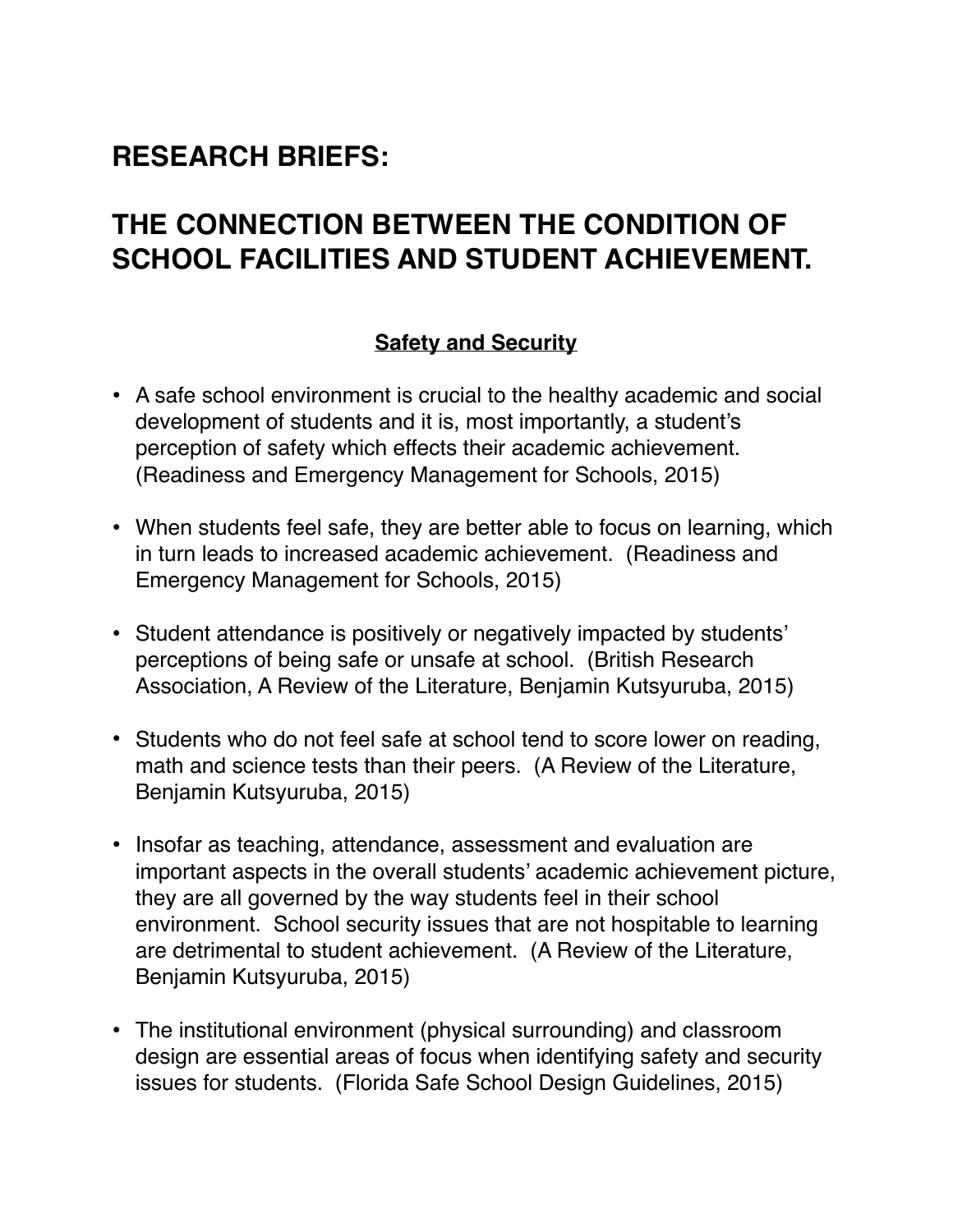• The quality of school physical buildings has been related to student attitudes and behaviors, including vandalism, suspensions, disciplinary incidents, violence and smoking in research findings. Additionally, research demonstrates that there is a clear link between environmental quality of schools and educational performance. (A Review of the Literature, Benjamin Kutsyuruba, 2015)

### **21st Century Classrooms**

- The signature characteristic of 21st century schools is "students at work" with the teacher as the facilitator. School renovations, repairs and new construction must focus on the needs of the 21st century learner and the world of work they will enter after they leave the classroom. (21st Century Skills; The New Learning Environment, Bob Pearlman, 2010)
- Classrooms will be designed or reconstructed to be flexible environments in terms of space and furnishings to allow the teacher to serve as a facilitator. The classroom space will invite and support creativity, critical thinking and performance based learning. (21st Century Skills; The New Learning Environment, Bob Pearlman, 2010)
- Flexible settings will support project based work, cooperative/ collaborative learning, peer tutoring, group projects, problem solving, and movement. (21st Century Skills; The New Learning Environment, Bob Pearlman, 2010)
- Space for technology integration, ubiquitously available when and where needed. Work stations will be available, providing areas for independent study. (21st Century Skills; The New Learning Environment, Bob Pearlman, 2010)
- Multi-room sharing and collaborative environments will lend themselves to interdisciplinary projects, team teaching and will maximize space. (21st Century Skills; The New Learning Environment, Bob Pearlman, 2010)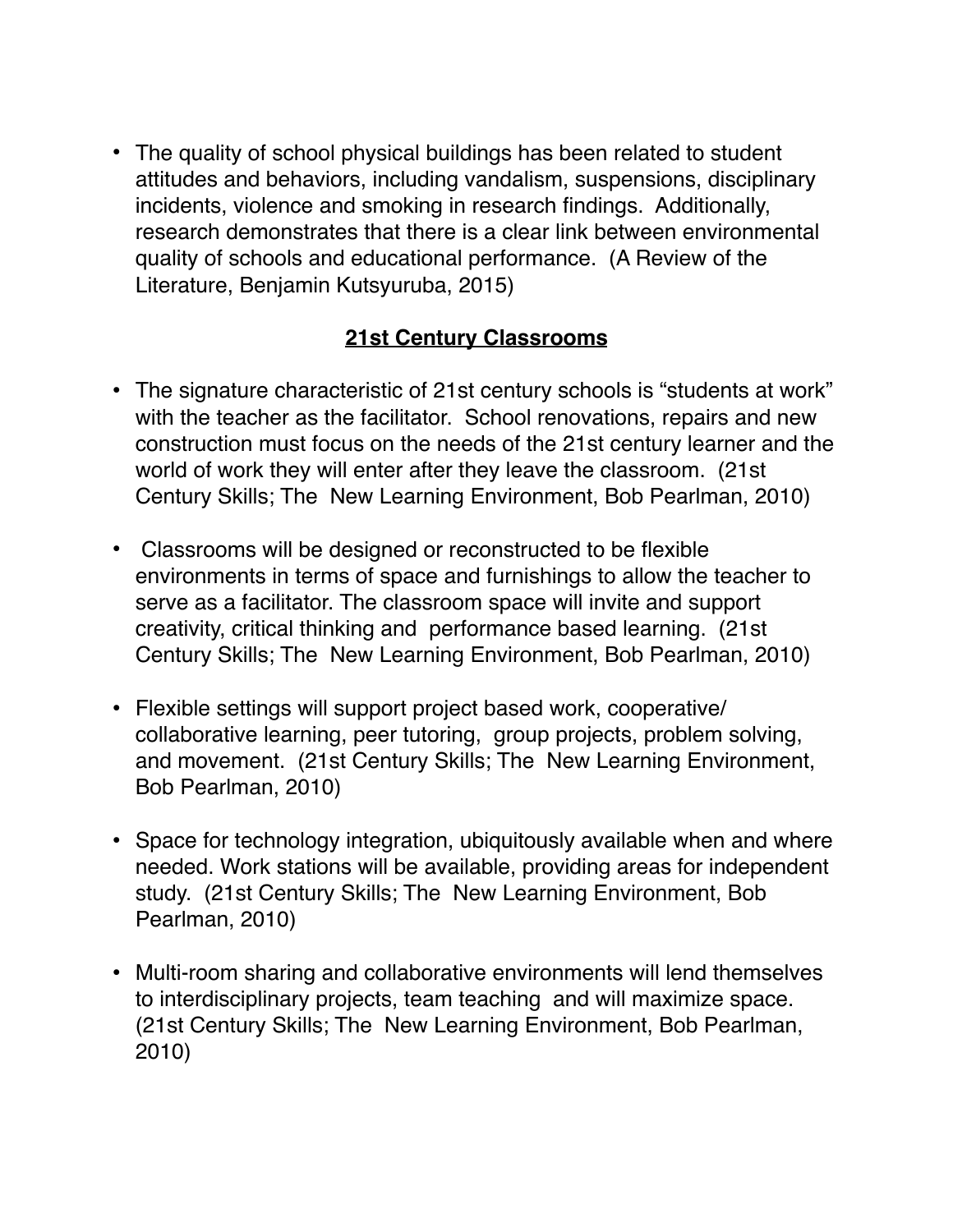- Well lit classrooms and lighting controls easily accessible to the teacher will compliment the technological needs of the 21st century classroom. (21st Century Skills; The New Learning Environment, Bob Pearlman, 2010)
- Electric outlets, and furnishings with outlets will meet the needs of student technology in the classroom. (21st Century Skills; The New Learning Environment, Bob Pearlman, 2010)

### **Thermal Control, Ventilation and Indoor Air Quality**

- There is a large body of research measuring and evaluating the impact of thermal control, ventilation and IAQ in the classroom with concrete and consensual results. (Designing Classrooms to Maximize Student Achievement, Cheryan, Ziegler, Plout, Meltzoff, 2014)
- The greatest building condition variable that influences achievement is air conditioning. (School Facility Conditions and Student Academic Achievement, Earthman, 2002)
- The ideal temperature range for effective learning in reading and mathematics is between 68 and 74 degrees Fahrenheit. Temperatures above 74 degrees adversely effect reading and math skill instruction and learning. (School Facility Conditions and Student Academic Achievement, Earthman, 2002)
- Maintaining adequate ventilation and thermal comfort in classrooms provides an optimal environment for successful learning and progression for students of all ages and supports daily attendance. (Center for Evaluation and Education Policy, 2015)
- When classrooms are not maintained within the narrow band of temperature and humidity tolerances, there are more reported cases of student illnesses than in properly controlled thermal classroom environments. (School Facility Conditions and Student Academic Achievement, Earthman, 2002)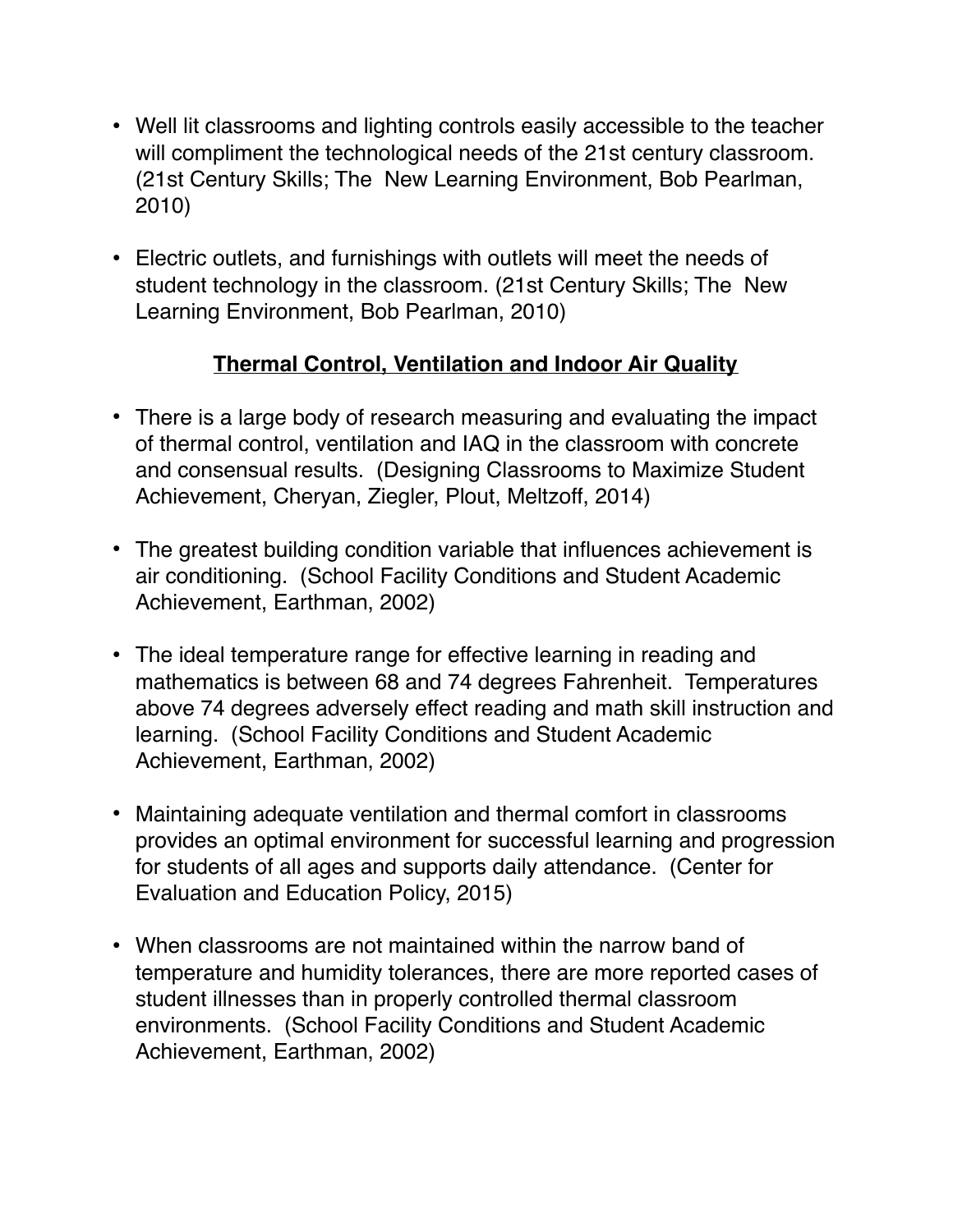- Upgrades to heating, ventilation, and air-conditioning (HVAC) systems correlate significantly with thermal comfort and students' measurable academic achievement. (School Facility Conditions and Student Academic Achievement, Earthman, 2002)
- Poor indoor air quality results in increased student absenteeism due to illnesses, including asthma. This attendance issue, in turn, effects student achievement. (Center for Evaluation and Education Policy, 2015)
- Adequate thermal control and ventilation has a positive psychological impact on the student and teacher, and conversely, inadequate thermal control can have a negative impact on instruction, morale and achievement. (Effects of School Facility Quality on Teacher Retention, National Clearinghouse for Educational Facilities, 2014)

### **Lighting**

- Classroom lighting plays a particularly critical role in student performance and development. In schools, light enables visual performance, regulates alertness and is essential for cognition and mood in students. (Investing in our Future, Jauregui, Herbert, Chmielwski, 2018).
- Inefficient lighting in schools can result in impaired visual performance, tracking and literacy issues.(Illuminating the Effects of Dynamic Lighting on Student Learning, Mott, Robinson, Walden, 2012)
- Inadequate or inappropriate lighting can be the cause of headaches, stimulates hyperactivity, and effects mood. (Illuminating the Effects of Dynamic Lighting on Student Learning, Mott, Robinson, Walden, 2012)
- Studies agree that appropriate lighting improves student achievement and test scores, reduces off task behavior and plays a significant role in the overall school experience for students. (Center for Evaluation and Education Policy Analysis, 2015)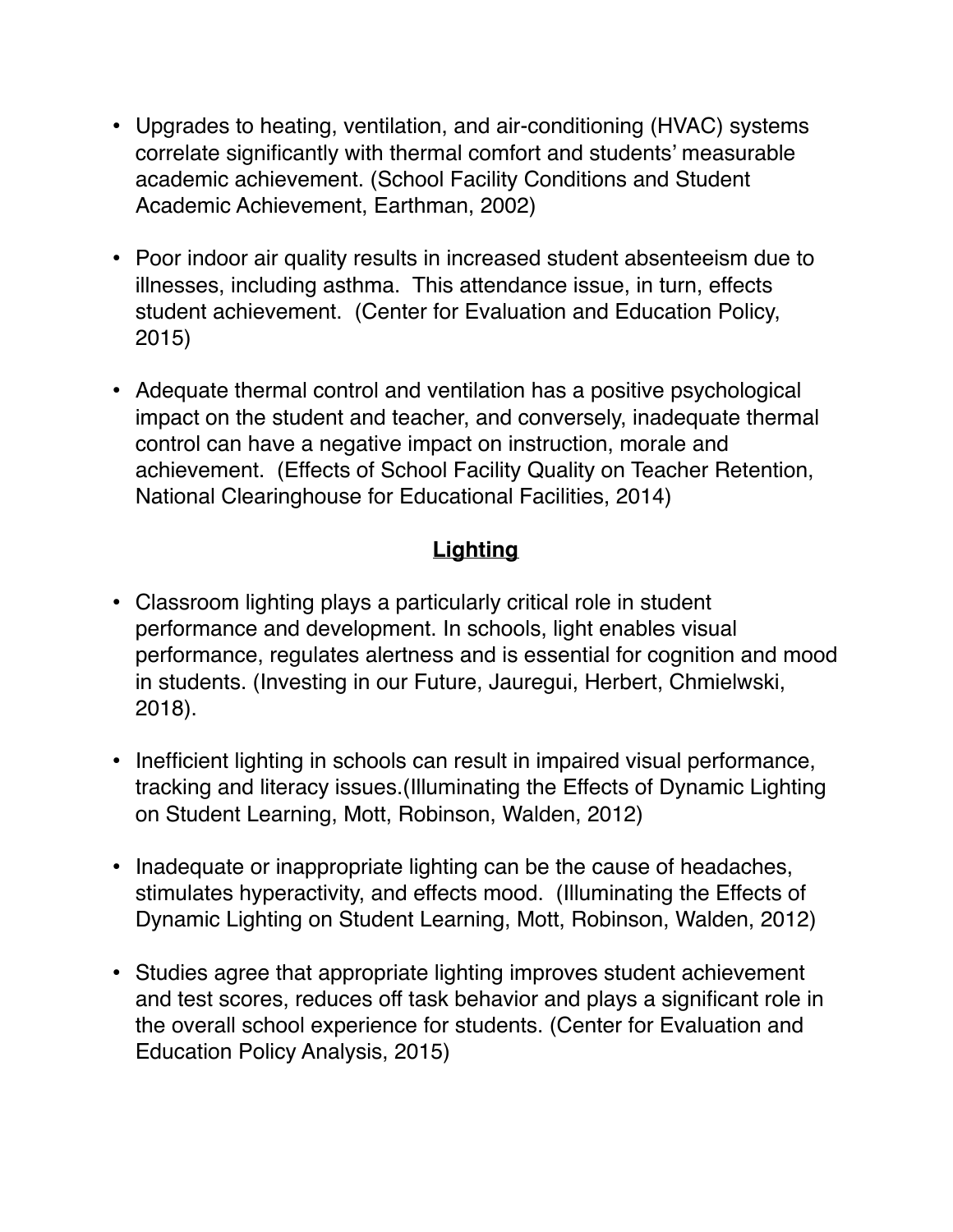- Students exposed to more natural light (sunlight) in their classrooms progressed faster, academically, than students exposed to less natural light. (Center for Evaluation and Education Analysis, 2015)
- The higher the amount of natural lighting in a classroom or artificial light that mimics natural lighting, the greater the students' overall health and attendance. (Learning Environments: Why Learning Space Matters, Ramona Persaud, 2014

#### **Acoustics**

- Adequate acoustical quality in classrooms is critical for student achievement. Research has shown that proper and accurate hearing is essential to students' ability to learn and process information. Exposure to excessive noise effects student progress at every level in school and a large body of research provides evidence to support this finding. (Green Schools National Network: Attributes For Health and Learning, 2007)
- Excessive noise can interfere with learning by effecting memory and acting as a distraction that impairs students' ability to pay attention. The ability to pay attention is most important when students are engaged in tasks that demand higher mental processes, such as new concepts, or when teachers are presenting new or complex information. (Green Schools National Network: Attributes For Health and Learning, 2007)
- Excessive background noise in a classroom can come from outside the building (aircraft, traffic, lawn mowers and other equipment, or students engaged in outside activities such as sports) or from within (heating, ventilation, air conditioning, adjacent classrooms, hallways, gymnasiums or music rooms). It may also come from the students themselves. The level of residual noise from the students may be dominant, but is strongly related to the ambient noise in the classroom. That is, the student chatter may increase as the general level of ambient noise increases. Thus, it is important to minimize all other sources of noise to ensure lower levels of student noise. (Green Schools National Network: Attributes For Health and Learning, 2007)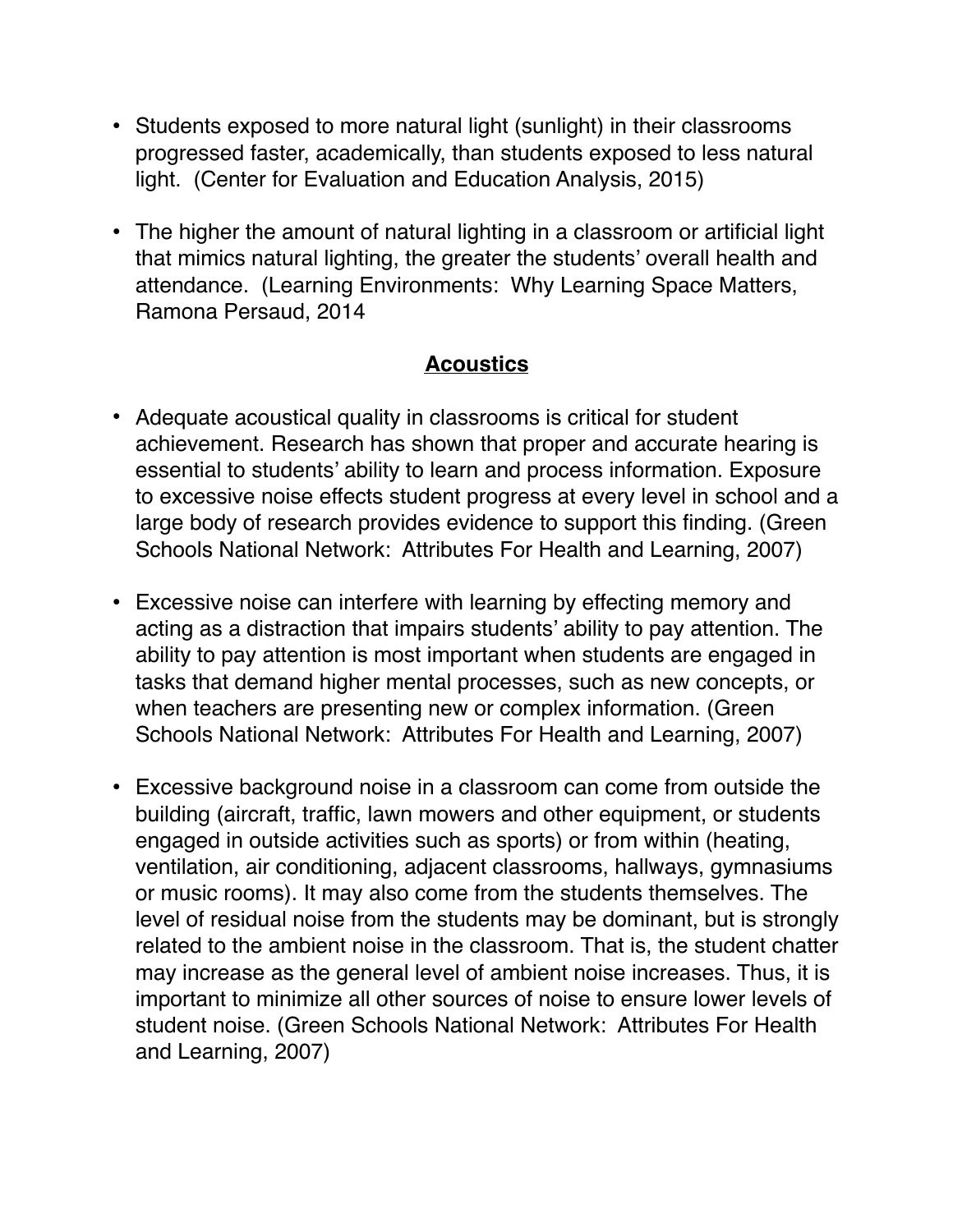- Effects of excessive background noise and/or reverberation on students' listening, learning and behavior has been significantly researched and documented. Auditory immaturity causes young children to experience greater listening problems and less coping ability than the mature auditory system of adults and is often a reason for academic progress issues. (Green Schools National Network: Attributes For Health and Learning, 2007)
- Speech perception studies have investigated how interference from noise and reverberation influences the recognition of syllables, words, or sentences in classrooms, requiring efficient acoustics, especially in the K-2 classrooms when these critical skills are being taught and listening, hearing, speaking and reading skills are being developed. (Green Schools National Network: Attributes For Health and Learning, 2007)
- Noise distraction is a cause of tension, distraction and emotional distress in some students. (Center for Evaluation and Educational Policy Analysis, 2015)
- Studies have concluded that students perform higher on math and reading tests when extraneous noise levels are minimized. (Green Schools National Network: Attributes For Health and Learning, 2007)

#### **In Summary How do school buildings contribute to student achievement?**

 Quality school buildings have a direct, positive, and measurable impact on student performance when:

- They are built to maximize student security and safety in today's unpredictable world. When students know they are in a safe space, they can better focus on learning and will attend school regularly.
- They offer learning spaces that are inviting, flexible, comfortable and meet their 21st century learning needs.
- They provide light, acoustics, ventilation, and air quality that directly impact learning.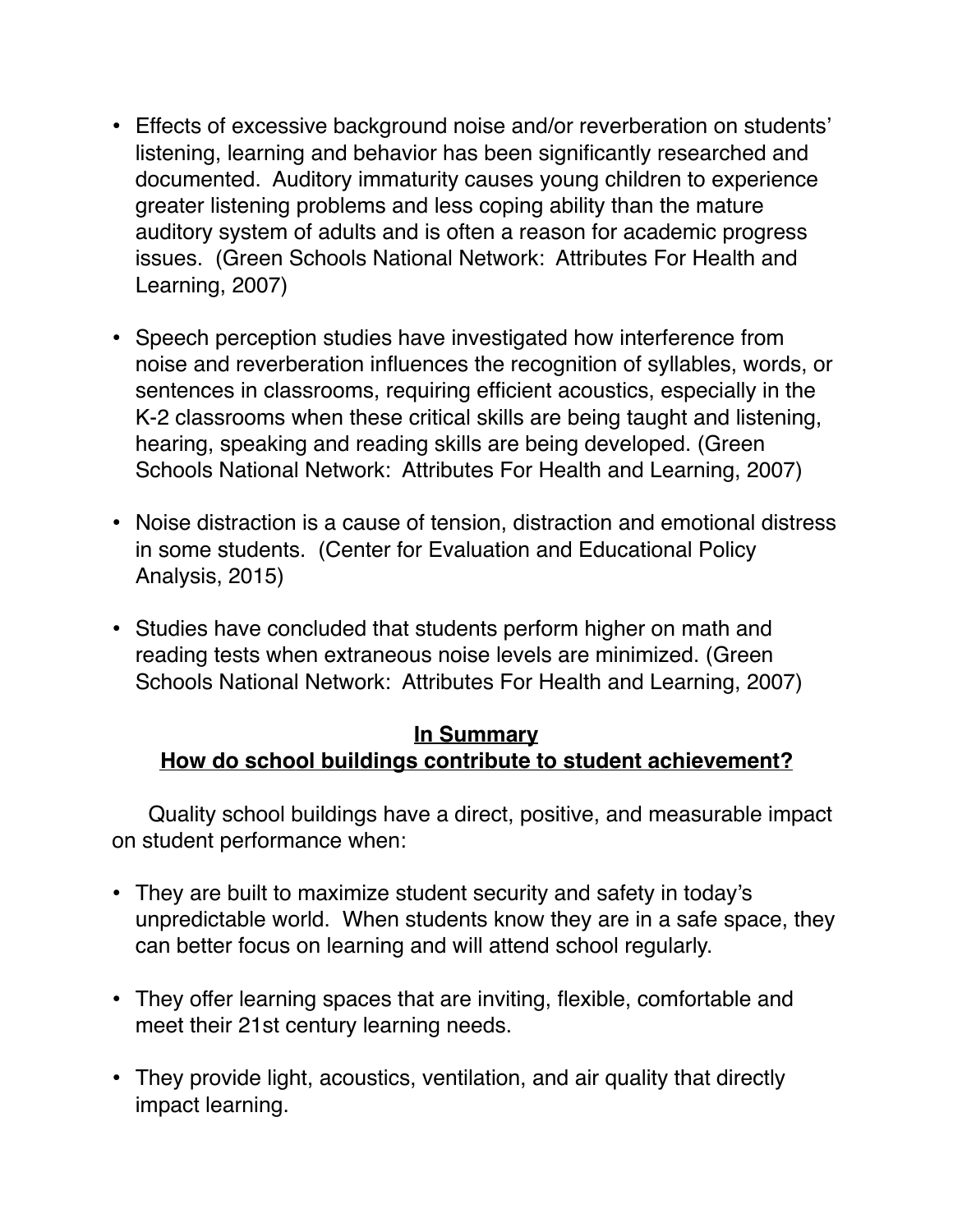- They provide technology and technology integration that optimize instruction and prepares students for today's workplace.
- They communicate to students that their community values education.

#### **Attributions**

Investing in Our Future, How School Modernization Impacts Indoor Environmental Quality and Occupants: H. Jauregui, K. Herber, and E. Chmielewski, 2018

Florida Safe School Design Guidelines, Strategies to Enhance Security and Reduce Vandalism: Florida Department of Education, 2003

Design for Learning Forum, School Design and Student Learning in the 21st Century-A Report of Findings, 2005

Designing Classroom to Maximize Student Achievement: Sapna Cheryl, Sianna A. Ziegler, Victoria C. Plaut, Andrew Meltzoff, 2014

Acoustical Quality, Student Learning, and Teacher Health in Green Schools: Attributes for Health and Learning, 2007

Relationships Among School Climate, School Safety, and Student Achievement and Well-being: A Review of the Literature, Benjamin Kutsyuruba, Don Klinger and Alicia Hussain in Review of Education, 2015

Illuminating the Effects of Dynamic Lighting on Student Learning, Mott, Robinson, Walden, 2012.

21st Century Skills; Designing New Learning Environments, Bob Pearlman, 2010

Learning Environments: Why Learning Space Matters, Ramona Persaud

National Best Practices Manual for Building High Performance Schools: http// www.doe.gov/bridge

Effects of Classroom Ventilation Rate and Temperature on Students' Test Scores, Ulla Haverinen-Shaughnessy, Richard Shaughnessy: https://pubmed.ncbi.nlm.nihgov/ 263176431